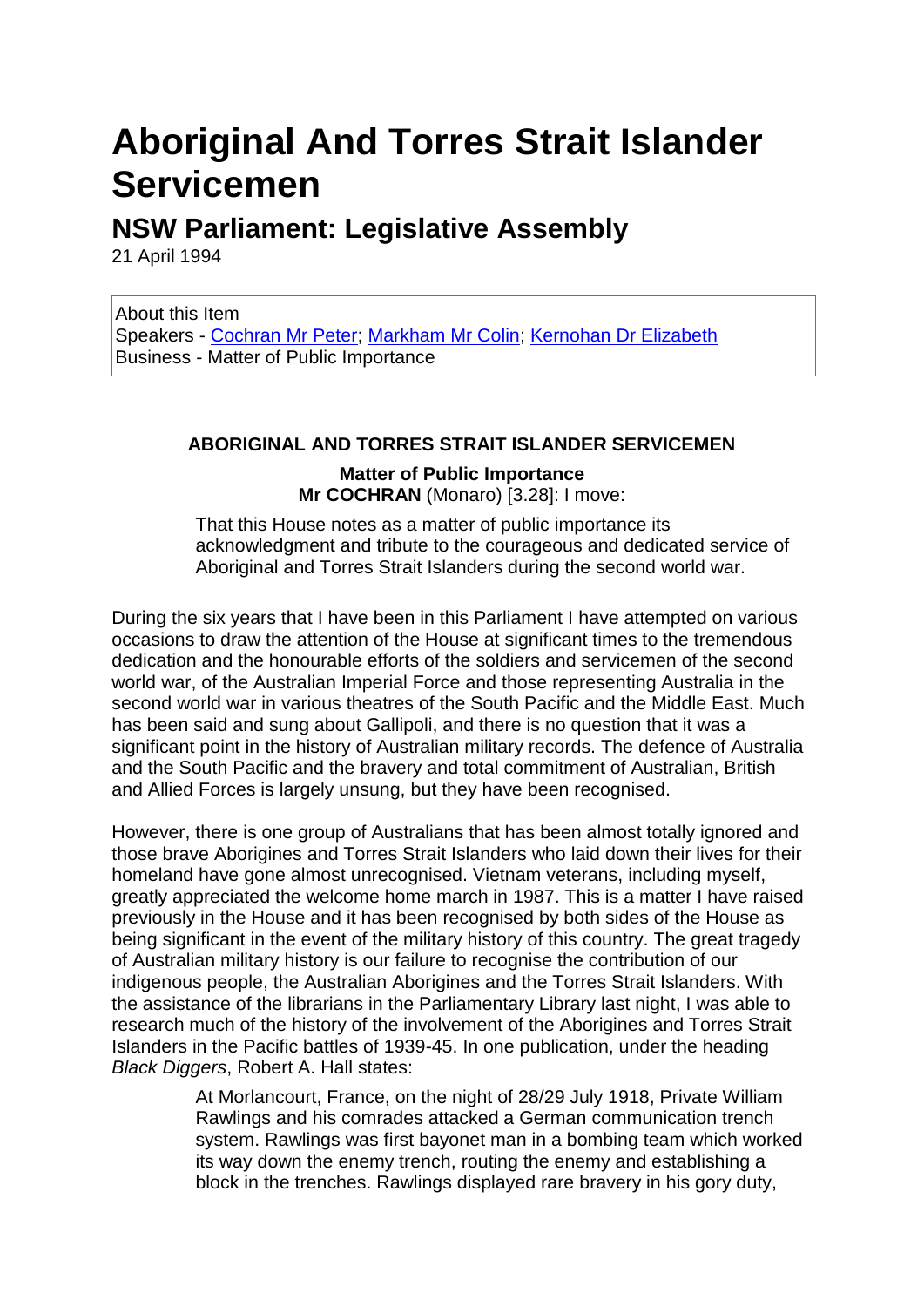ruthlessly killing many of the enemy, brushing aside opposition and clearing the way for the bombers of his team. His courage set a wonderful example and he was awarded the Military Medal for his achievements that night. He truly displayed the digger spirit. Rawlings was an Aborigine.

#### Page 1639

Rawlings was one of perhaps three or four hundred Aborigines or `part-Aborigines' to serve in the First World War. Although the exact number of Aborigines in the First AIF will never be known, there were at least the 300 from Queensland, New South Wales and Victoria. Almost one-third of this group became casualties - a rate similar to that of the First AIF as a whole, indicating that Aboriginal and Islander soldiers shared the rigours of the First World War in equal measure with their white comrades. Yet despite their service and their competence as soldiers, Aborigines were excluded from the `digger legend'.

Before the First World War both government and Services opposed Aboriginal military service.

In 1994 it is almost inconceivable that Aborigines, or any other race, could be denied the right to serve their nation or homeland in active service on the basis of the colour of their skin. Current Australian service personnel have a proud tradition to uphold and the past failures of our military leaders should not make us ashamed - provided that we are prepared to acknowledge those failures, and correct them. Some weeks ago, after 27 attempts and a good deal of lighthearted ribbing, I succeeded in having the fall of Singapore recognised in this House. Publications are available which, during our long debate last night, I was able to extract from the library. One is an article which appeared in the January-February edition of *Reveille*, a publication of the Returned Services League. Following on from my recognition of the fall of Singapore it is appropriate that I quote this article, which relates to the time immediately after the fall of Singapore. It states:

> The victorious Japanese troops were puzzled to find a handful of dark soldiers among the remnants of the Australian battalions who were ordered to capitulate to them on 15 February 1942.

> Privates Maurice Wright, George Cubby and John Knox of the 2/26 Battalion were just three of the indigenous diggers who the Japanese thought they might be able to use as informants against the white Australian prisoners.

Former Private Derrington, who now lives in Drummore in Scotland, relates that George Cubby was made a butcher for the Japanese guards while part of the `F' Force constructing the Burma-Thailand railway at Songkurai Camp Young.

However, instead of becoming a collaborator as expected, at great risk to his own life George Cubby stole meat scraps to feed his sick mate with broth. Derrington was down to less than six stone in weight and could not keep his meagre rice ration down. Without George's help he would have surely died.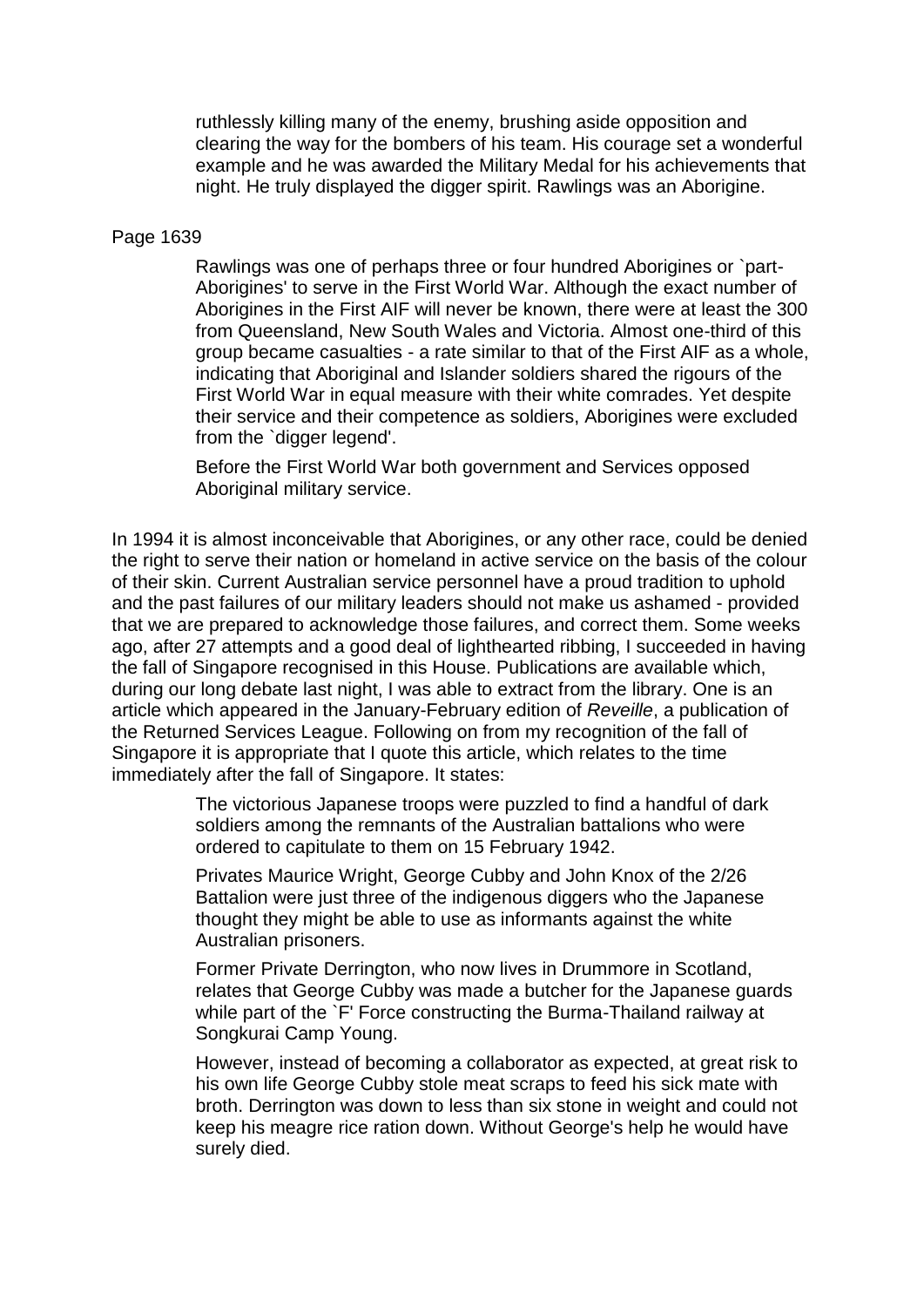Ironically, George Cubby was not to see his home at Toomalah Mission near Boggabilla again but was to die of cholera in December 1943. He is buried at Kanchanaburi War Cemetery in Thailand. Maurice Wright and John Knox were also to die in captivity.

Other Aboriginal soldiers like Wally Alberts, Colin Ball, John Jackson and James Campbell were members of two labour forces sent by the Japanese to construction camps in Borneo, where they were starved, beaten and over-worked by their captors.

In May 1945 the Japanese, fearing an Allied landing in the Sandakan area of Borneo, marched all who could stand in two parties to Ranau, over 160 miles away across mountainous jungle. Only six of the 2,400 prisoners sent to Borneo survived the war. These six had escaped and were taken in by the indigenous tribes of the area.

In Australia to-day the Japanese, our once-hated enemy, are held in high regard by many Australians because of their business acumen and technological innovation. The Japanese are our largest trading partner and are welcomed in large numbers to our shores each year as tourists and capital investors.

Ironically, the Japanese are now permitted to own freehold land in Australia and, in fact, own some of the prime pieces of real estate in the country.

On the other hand, Aborigines, who have served in the Australian Army since federation, are often stereotyped as `drunken bludgers'. Furthermore, deep-seated resentment is felt in some quarters of the society to judgements granting Aboriginal people title to areas of their traditional land.

It is fitting, 52 years after the fall of Singapore and with last year being designated International Year of the World's Indigenous Peoples, that we remember the Aboriginal Diggers of World War II who died in the defence of Australia.

That article by David Huggonson in *Reveille* certainly portrays the concerns of many Australians. It is a tribute to the author of that article that he was able to raise this matter and the concerns of many people in this country. Similarly, on the Kokoda track, records of the outstanding bravery of the fuzzy wuzzy angels are well publicised. Last week with New South Wales State President of the Returned Services League, Rusty Priest, I attended a function at the Paddington-Woollahra RSL Memorial Club where a joint venture fundraising campaign was launched by the Sydney Rotary clubs and the Returned Services League to establish a community health centre at Kokoda. This act of humanitarian care is, more importantly, a recognition of our debt to the fuzzy wuzzy angels, and both those organisations should be highly commended for their efforts. I thank the House for having joined with me in paying tribute to our unsung heroes - those fair dinkum Australians - our Aborigines and the Torres Strait Islanders. Lest we forget.

**Mr MARKHAM** (Keira) [3.36]: I support the motion. I believe it is very important, and probably not before time, that the efforts of the indigenous people of this country in the defence of their country, over many many wars, are recognised. I have no doubt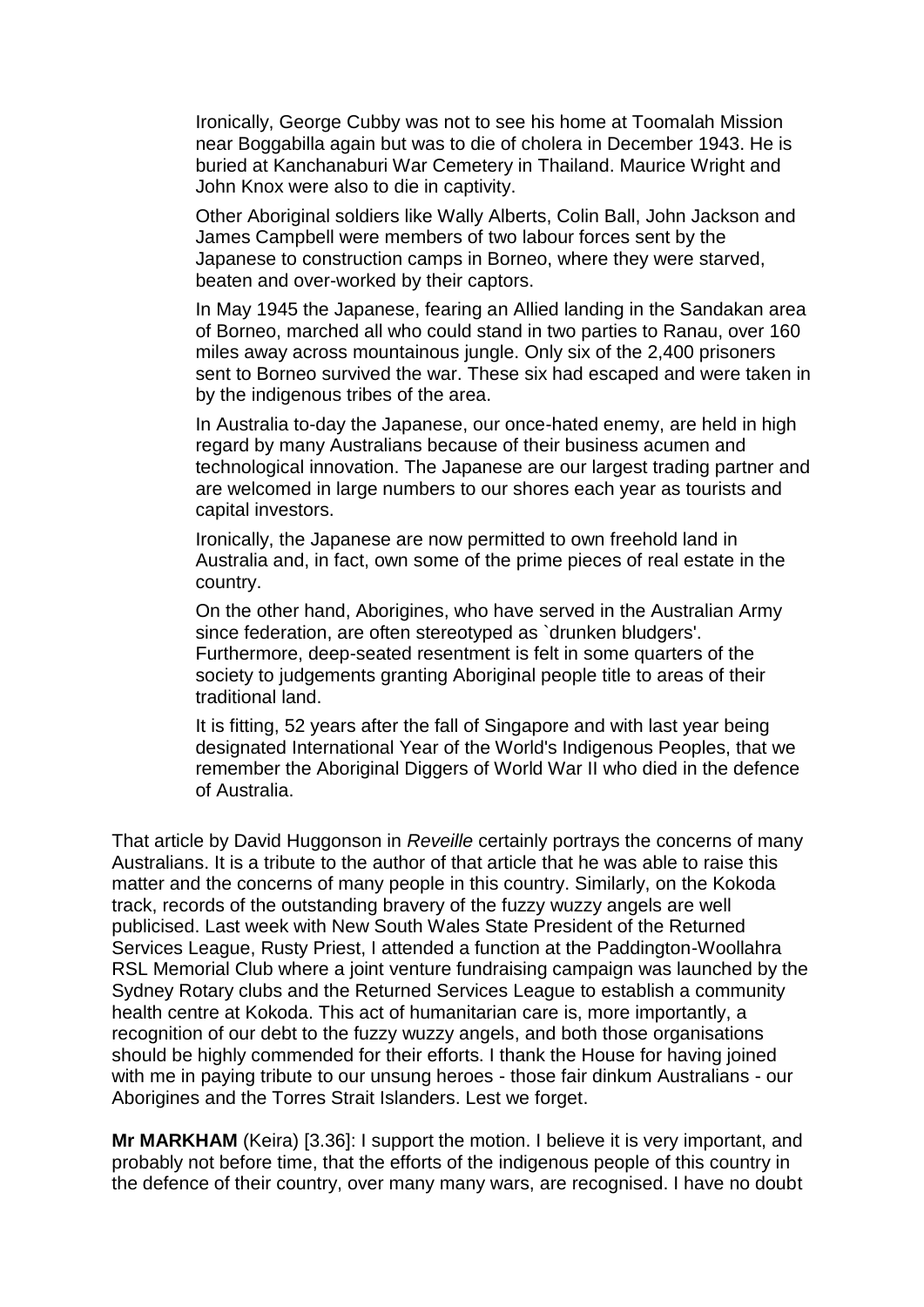that some may consider it ironic that Aboriginal people have been at war in this country for the last 206 years to try to receive recognition for their own country and yet each time war has broken out and Australia has taken part in that war Aboriginal and Torres Strait Islander people have been there - but not always with the support of non-Aboriginal army and service personnel.

When the second world war broke out in 1939 social demands that Aboriginal people were pursuing were put on the back burner because Australian society at large saw the threat to this country being greater from outside than from within. At that time it is estimated that over 1,000 Aborigines signed up and served with the armed forces in World War II. No one really knows the number because no record was kept of their enrolment, their enlistment and their commitment to the defence of Australia. The official policy reaffirmed in 1940 was that recruitment be restricted to men, substantially of European descent,

#### Page 1640

and many Aborigines were rejected. Aborigines in the armed forces were treated and paid equally but within Australia they were subjected to old restrictions. Australia was at war with Italy and one member of Parliament is recorded as saying:

> Aborigines home on military leave or home from the Middle East wearing the King's uniform are not allowed to visit an hotel to have a drink. At the same time unnaturalised Italians may drink as they please and enjoy full citizens' rights. That is a rotten state of affairs.

That is a quote from the publication *Survival* which is the history of Aborigines in New South Wales. It is about time that we, in this country, recognised the great role that Aboriginal people played during the second world war, and other wars that this country has been engaged in whether by choice or design. In northern Australia, Aborigines were more directly involved in the war. An Aborigine in Darwin was the first person to capture a Japanese serviceman on Australian soil; 1,000 Aboriginal people worked for the Army and Air Force Labour Corps. They were paid a wage and they and their dependents were maintained on full Army rations. I assure honourable members it was better than what was happening at the missions.

In January 1944 Aborigines in the Torres Strait defence force mutinied because they were paid at half the rate of the newest white private. Following an inquiry they were given more pay, though not equal pay - and not back pay "because it would not be good for them". This decision is said to have saved the Government millions of pounds. I have heard what was said by the honourable member for Monaro, and I hope he is listening to what I am saying because it is very important that the members of this Parliament, and the members of other Australian parliaments, appreciate the fact that our Aboriginal service personnel did not receive just recognition for many years. It saddens me that it took such a long time.

One example of a major silence about Australia's history, which has only recently been addressed in a public way, concerns the Aboriginal and Torres Strait Islander contribution to Australia's defence and foreign policy. The indigenous Australians who have served in every major war in which Australia has participated this century have been scarcely acknowledged until recently. Over 300 Aboriginal men served in the 1st Australian Imperial Force during World War I. Many Aboriginal and Torres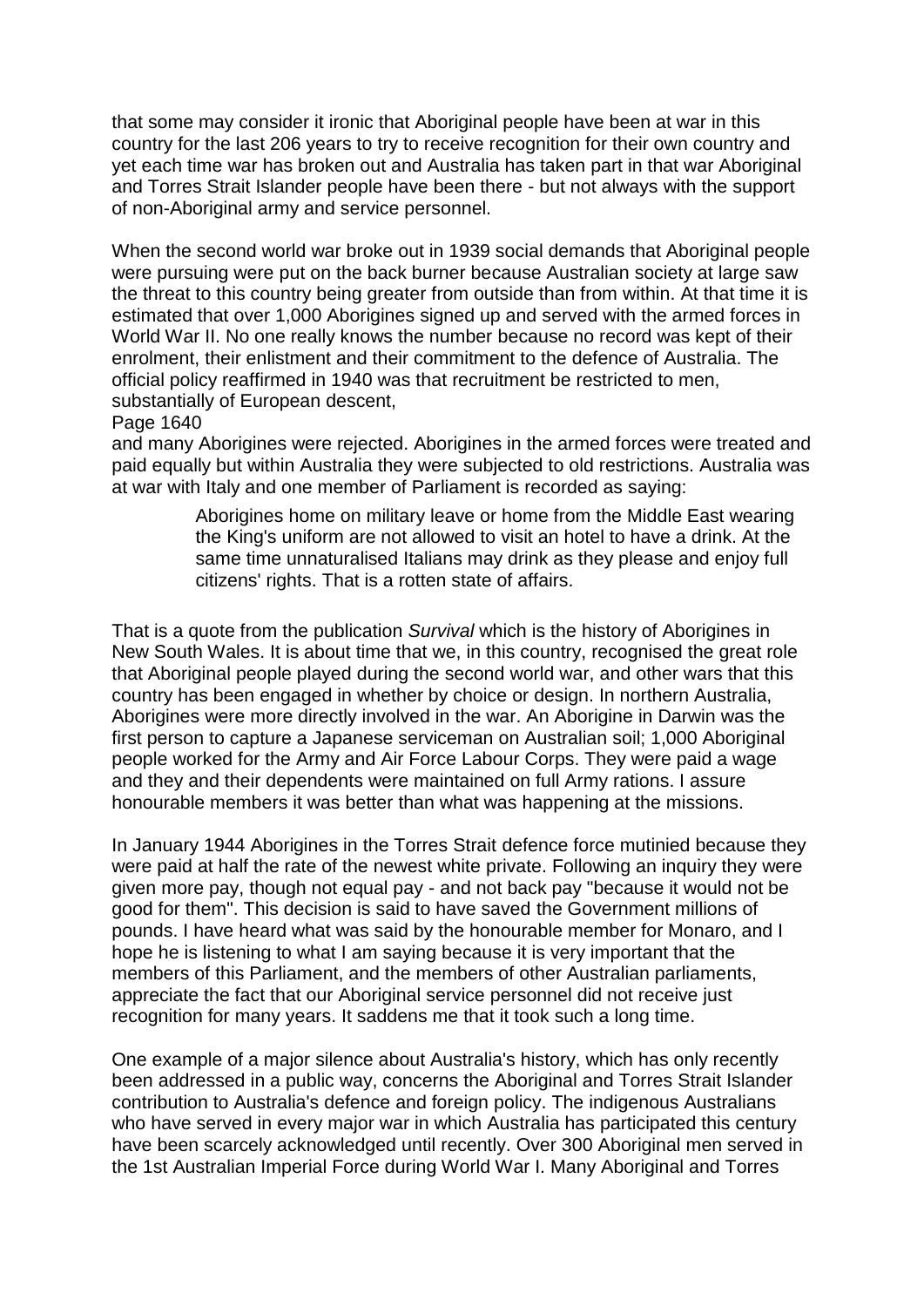Strait Islander people had been employed under poorer conditions, and were paid less than their white compatriots for their war service. Some contemporary leading indigenous and South Sea Islander identities, such as the late Oodgeroo Noonuccal, formerly Kath Walker, and Faith Bandler are returned servicewomen. In 1991 the first war memorial to Aboriginal servicemen and servicewoman was unveiled at Jebbribillum Bora Park in Burleigh Heads, south of Brisbane. In 1993 the Australian War Memorial contributed to the United Nations Year for the World's Indigenous People with an exhibition and tribute to Aboriginal and Torres Strait Islander people who served in Australia's armed forces.

Those facts are contained in a recently released document on reconciliation between Aborigines and non-Aborigines in this country. What concerns me is what is happening today so far as Aboriginal people are concerned - probably the descendants of those Aboriginal people who were protecting their country, and in turn protecting our country, as members of the armed forces. When I consider the social dislocation affecting Aboriginal people in this State and country today, it makes me wonder why, at this one time of the year when we are approaching Anzac Day, the Parliament is so concerned and prepared to put forward a motion that recognises the contribution of the Aboriginal people of this State, when we should do it 365 days of the year. There is a war going on in this State at this very moment. It was not long ago that a report of a royal commission which investigated the deaths in custody of 99 Aboriginal people was handed down. I would like to know how many of the 339 recommendations of the royal commission have been implemented.

In New South Wales an ever-increasing number of Aboriginal people are being gaoled. Indigenous Australians are held in police custody at a much higher rate than non-indigenous Australians. The Royal Commission into Aboriginal Deaths in Custody found from a study of police cell statistics that in 1988 the rate of Aboriginal and Torres Strait Islander detention was 29 times higher than for non-Aboriginal people. Aboriginal women also make up a disproportionate percentage of women in custody.

**Mr Cochran:** On a point of order: I am loath to take a point of order on a motion which should attract greater dignity than it has from the honourable member opposite. The honourable member is not addressing the motion. He is using this occasion to make cheap political capital, and I ask you, Mr Speaker, to bring him back to the scope of the motion.

**Mr SPEAKER:** Order! I remind the honourable member for Keira that the leave of the motion is very restricted and his remarks have strayed well away from the ambit of the motion. I would ask him to return to the specific motion.

**Mr MARKHAM:** If my remarks have hit a nerve, I will not pursue that line. All I say is that Aborigines are part and parcel of Australian society. Aborigines have gone to war on many occasions in defence of this country and in defence of our freedom and democracy, yet we are not prepared to make sure that Aboriginal people in Australia today receive equal opportunities, so far as democracy and their existence in the country are concerned. They fought for our right to be recognised and to ensure that not only our children but also their children have a fair crack of the whip, and that is - [*Time expired*.]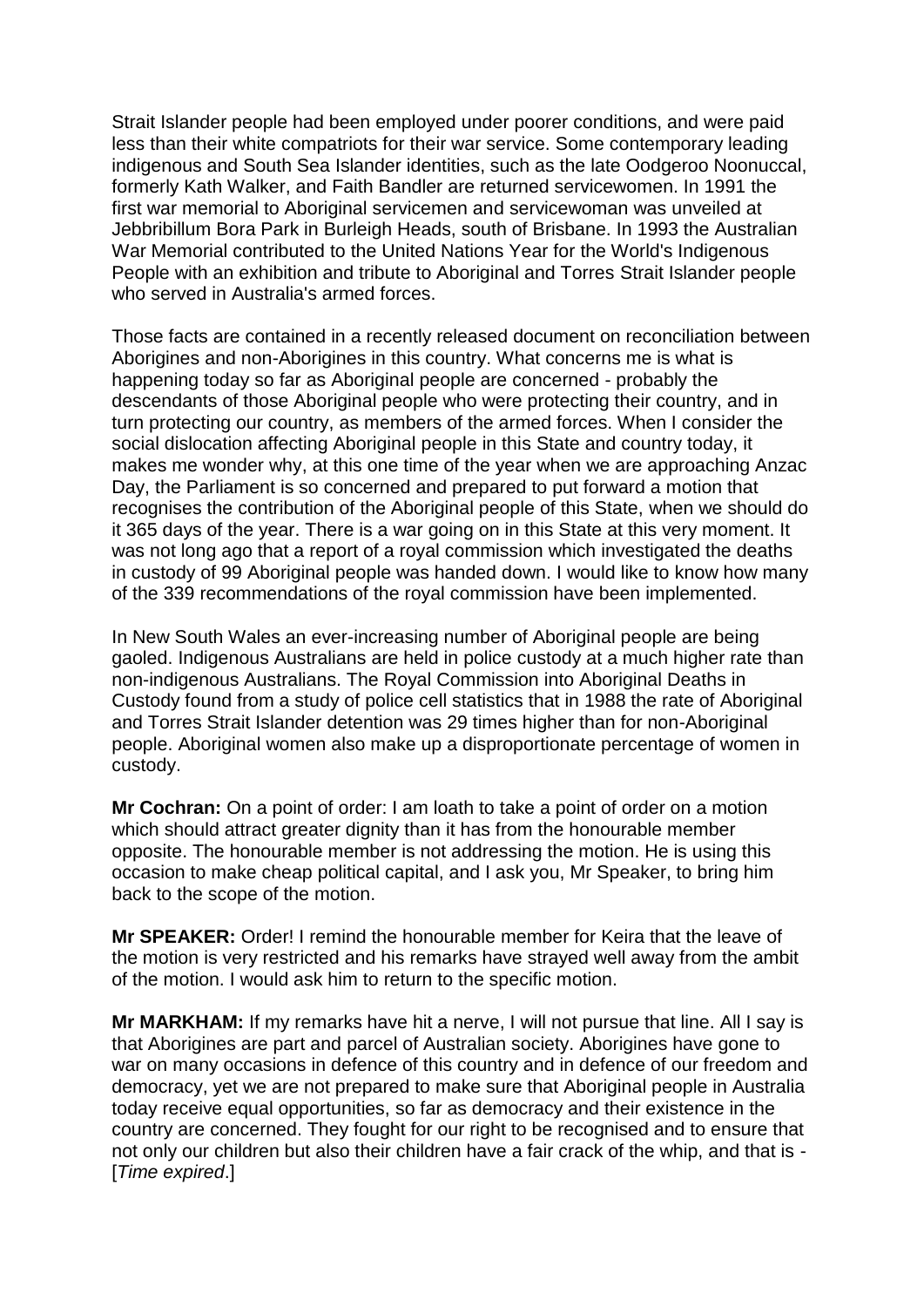**Dr KERNOHAN** (Camden) [3.46]: Anzac Day is a very special day for me - it always has been. My first memories of my father were of a figure in khaki who visited me on occasions - rather rare occasions - and made a big fuss of me. I was lucky. My father came home with few problems as a result of his

Page 1641

wartime service. But this year Anzac Day will be special because this Anzac Day we will note the role of not only our servicemen and servicewomen but also some of the non-service duties performed by people during wartime - for example, the Women's Land Army. The honourable member for Monaro spoke about the fuzzy wuzzy angels and their role. Many non-service Aborigines played a role in the Northern Territory during the war. Today I want to refer to one particular Aboriginal Australian and acknowledge the role played by him and his brothers in defence of Australia during the war.

Honourable members might wonder why I want to talk about just one. I had the honour and privilege of meeting Leonard Waters at the fiftieth anniversary reunion of 78 squadron, which was held at Camden In the RAAF, according to Robert A. Hall's book, *Black Diggers*, there were four Aboriginal air crew, one of whom was Len Waters. He was the only Aboriginal pilot in the RAAF. He came from Nindigully near St George, Queensland. He was an intelligent man but was forced to abandon his schooling during the depression. Pre-war he worked, as did most Aborigines in North Queensland, in agricultural work. Until 1939, for seven days a week he received 10 shillings; he was a ringbarker. Then he became a shearer because he could earn a little more as a shearer.

On 24 August 1942 Leonard Walker joined the RAAF, working as ground staff and training as a flight mechanic. By December 1943, he volunteered for air crew, was selected and was training in Victoria. He studied at night to improve his chances, and excelled at various courses. The Royal Australian Air Force gave Len Waters the environment to advance through his own efforts. There were 375 would-be pilots in the course and 48 finished - only three of them in front of Len Waters. When asked by a categorisation board member - the people who decided whether the students became a pilot, a gunner or whatever - to imagine himself as a tail gunner on a Halifax or Lancaster bomber, Len Waters said, "I have a very disappointed look on my face, sir". The next day he was appointed a pilot; he was later selected as a fighter pilot - the elite of the elite.

Joining No. 78 Fighter Squadron, Waters served first at Noemfoor and later at Balikpapan. He participated in many attack sorties and flew kittyhawks. He had almost a year of operational service and completed 95 sorties. At the end of World War II he had achieved the rank of warrant officer. After discharge he planned to start an aerial taxi service to southwest Queensland, but lacked financial support. He returned to shearing. Len hitch-hiked from Queensland to attend the fiftieth anniversary celebrations and reunion at Camden. He did not have the money for a bus or train fare. He was welcomed with open arms by his colleagues and everyone there. He was a wonderful man. He was a gentleman. I was saddened to hear that he died soon after that reunion. Lest we forget.

**Mr COCHRAN** (Monaro) [3.51], in reply: I was pleased to hear the remarks of the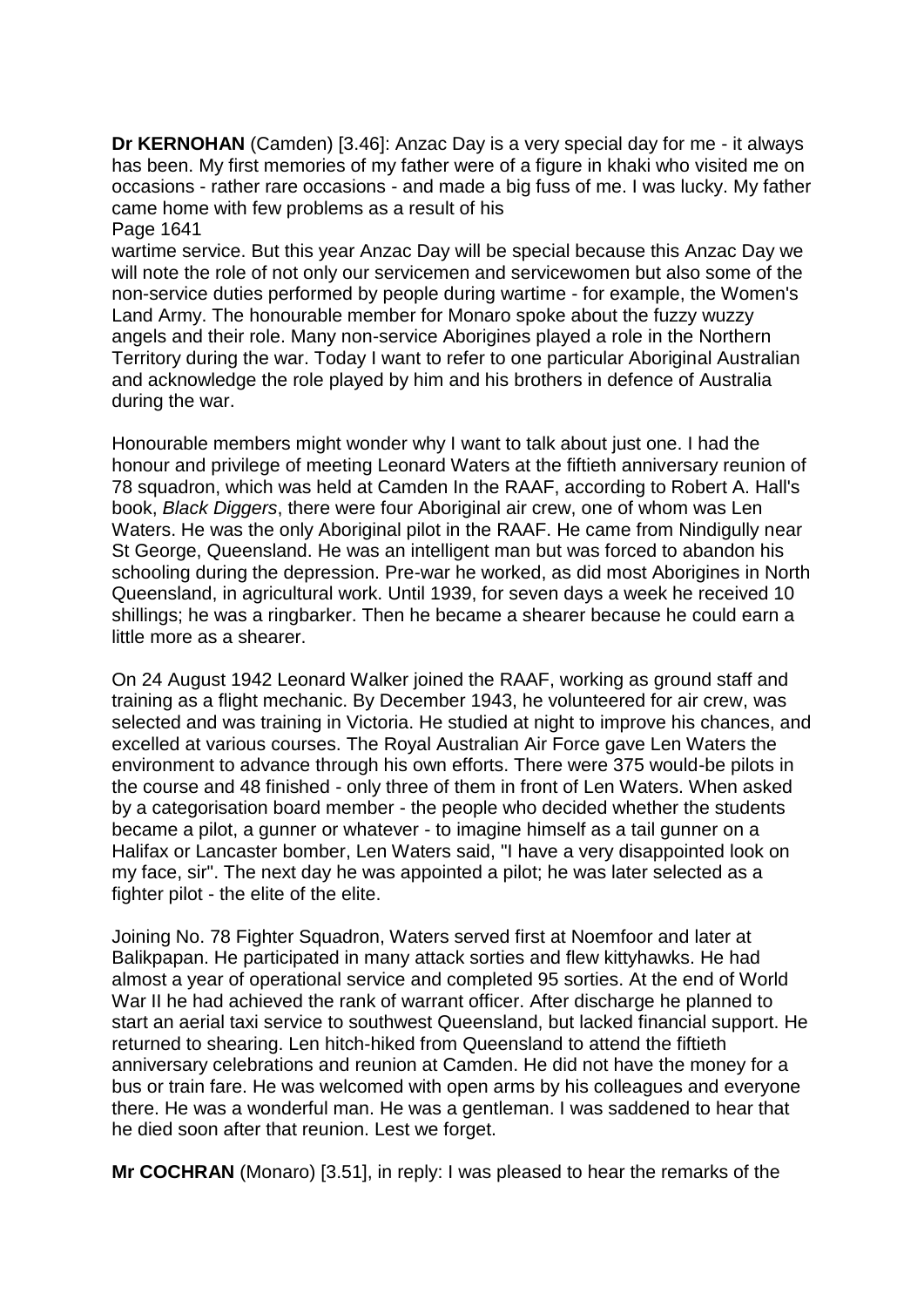honourable member for Camden. I am glad the honourable member for Keira restrained himself from expanding on the political issue he was attempting to draw to the attention of the House. While we all share the concerns of the honourable member for Keira on this issue, today is not the day to draw attention to those matters. There are plenty of other opportunities for such matters to be raised in this Parliament. I was particularly pleased to hear the honourable member for Camden raise the history of a famous Aboriginal pilot. There are many other stories which Australian schoolchildren and members of the public could take great pride in reading. The honourable member for Camden referred to *Black Diggers* by Robert Hall.

I am extremely grateful to the staff of the Parliamentary Library who, in the early hours of this morning, were able to join with me in searching through various records to find something that would give an accurate description of the contribution the Aborigines and Torres Strait Islanders made in the great battles in the South Pacific. Only a few weeks ago I had the great pleasure of joining a reunion of wireless operators and spotters who had operated through the islands during World War II, particularly in 1944-45. They spoke fondly of an Aboriginal member of their unit who had little more than six weeks' training prior to his being posted to service in the islands as a spotter.

At the reunion in Queanbeyan there were 38 spotters and wireless operators. Of those, four had been awarded military medals and two had been mentioned in despatches. That speaks volumes for the standard of performance of those wireless operators and spotters during the campaign of 1944-45. I had just read a book on the issue. I was finally able to put faces to the names mentioned in the book. It certainly added a great deal of colour to the history of that particular effort in World War II. The Aborigines certainly played a significant part in World War II. As the honourable member for Keira mentioned, they played an important part in the Roper River area and mission in the northern part of Australia.

White Australians had extraordinary attitudes to the Aborigines who sought not only recognition but simple admission to the defence forces in an attempt to defend their country. For many years the Australian defence forces and the Government would not allow the Aborigines to join the defence forces because they were not of white Celtic background - they were perceived as an intelligence risk. It saddens me, and I am sure it saddens many others, to think that sort of attitude denied people the right to serve their country. I recall meeting another fellow in the Australian army during my term of service. He served in Vietnam in the same unit as I served. He spoke proudly of the history of the Australian Aborigines in World War II. Today, in a very short space of time, I have had the opportunity to pay tribute not only to those very brave and courageous Aborigines and Torres Strait Islanders who made the Page 1642

supreme sacrifice, but to those who served their time in prisoner-of-war camps. Many of them returned home injured, wounded and unrecognised. I thank the House for its indulgence this afternoon.

### **Motion agreed to.**

Last modified 05/12/2007 16:26:37